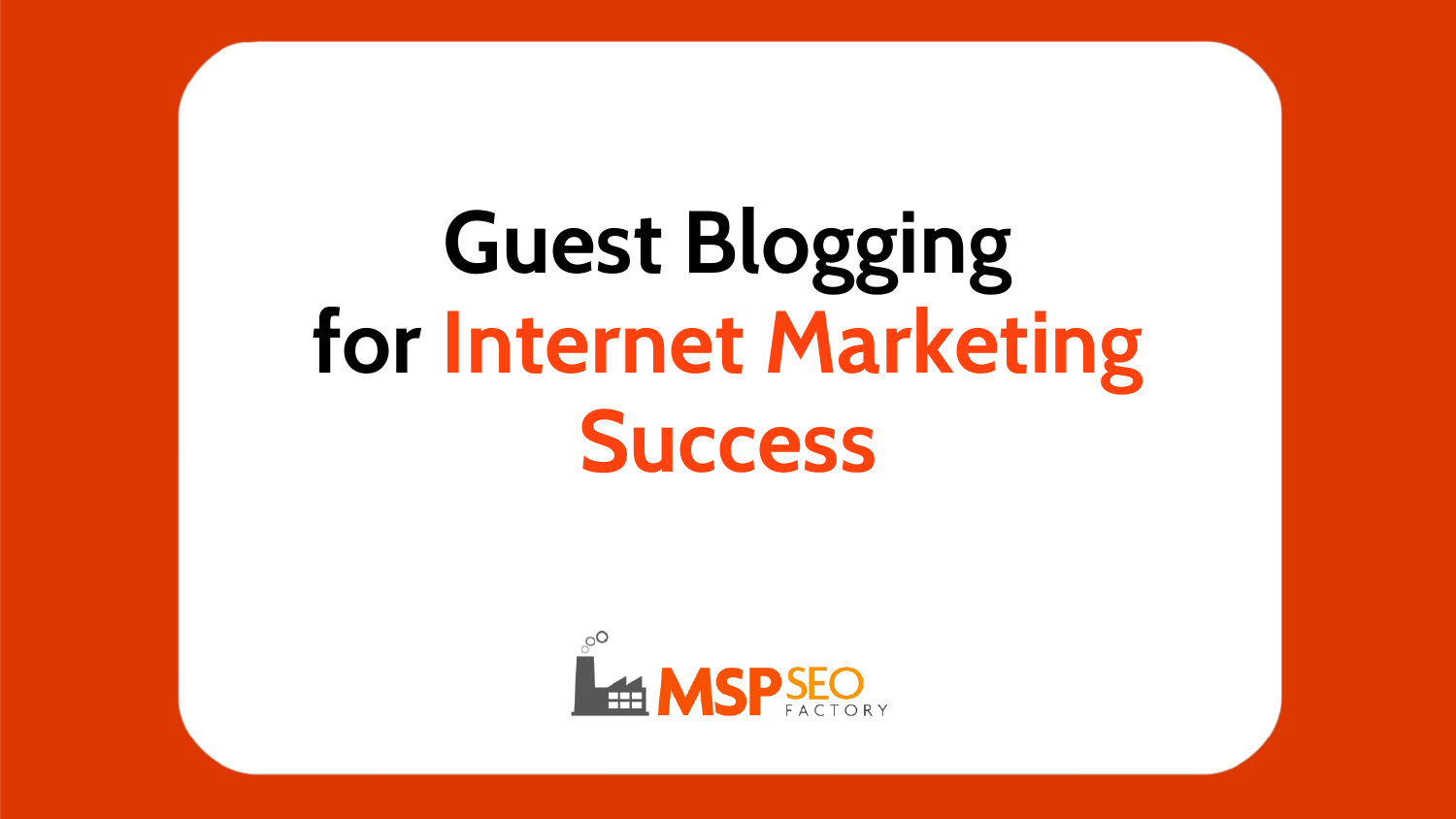### **1 Guest Blogs Are Critical to Internet Marketing Success**

They are the very proof that you are a thought leader and deserve top ranking! The million dollar question is: How can MSPs develop guest blogging opportunities?

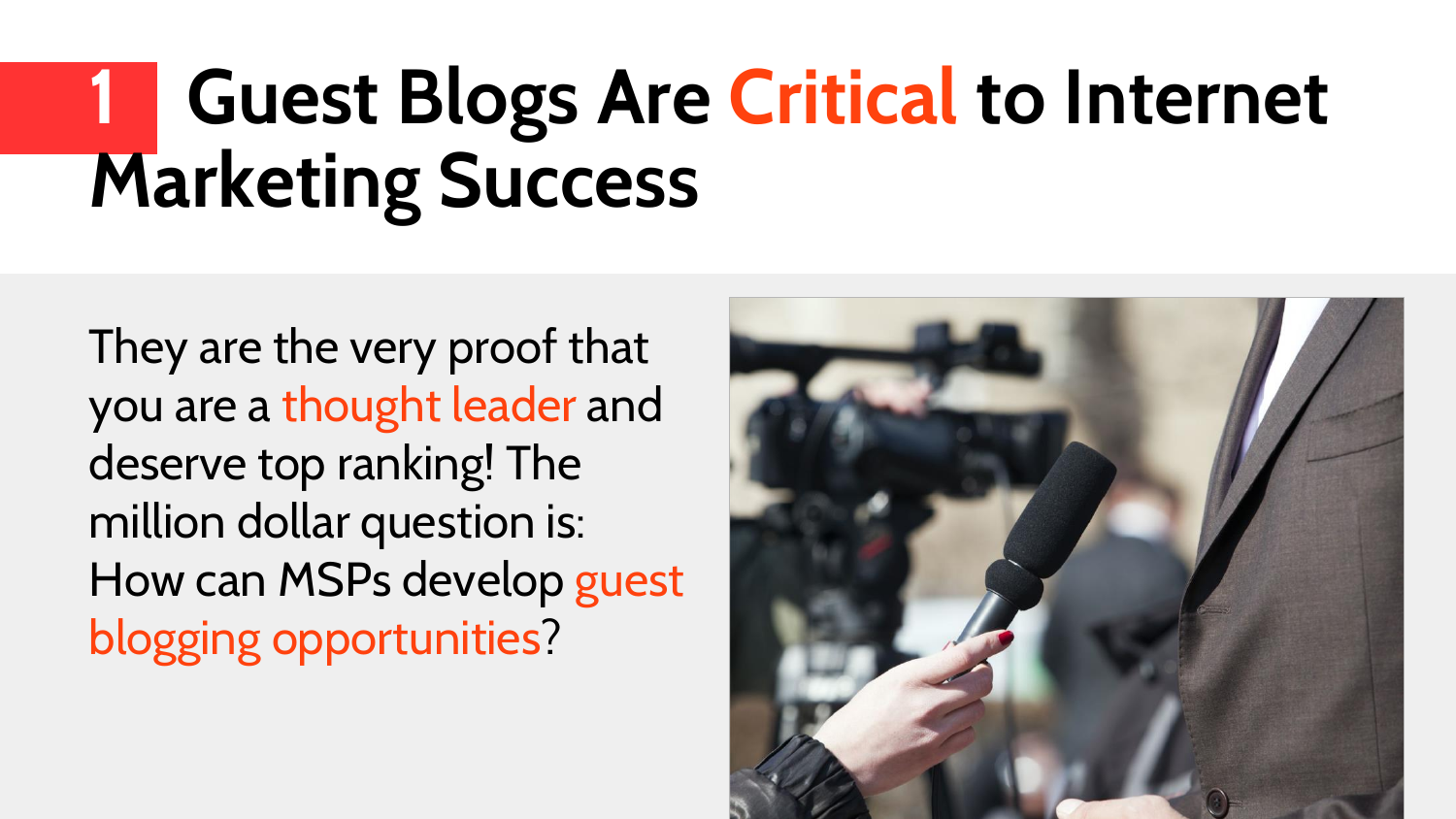# **2 Create a Blogging Wish List**



Create a list of MSP vendors and IT news sites where you would like to contribute guest blogs. If you're currently doing business with an MSP vendor that has a blog, you may already be able to submit articles.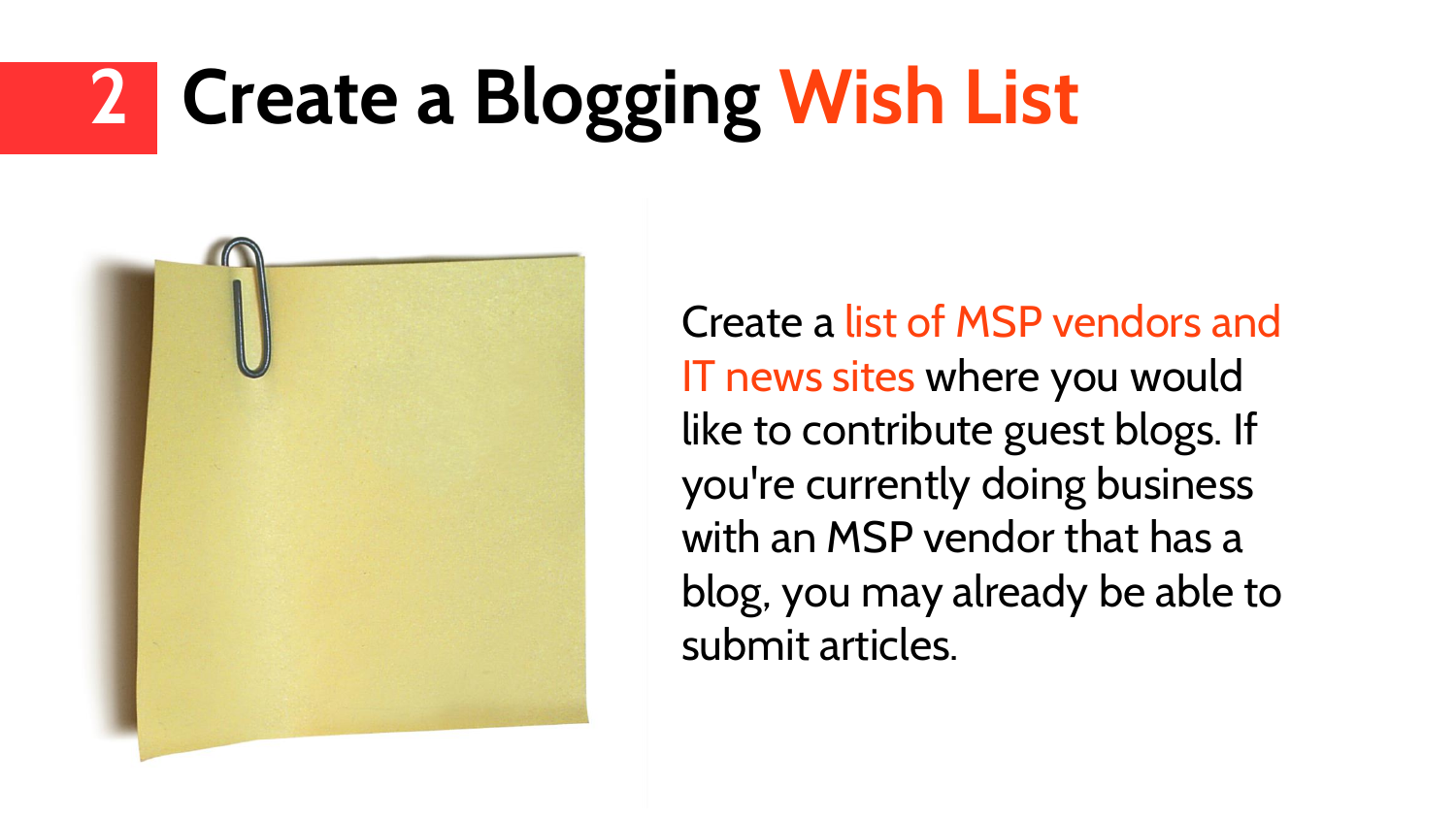## **3 Find the Content Managers**

Find out who the content manager is for the website/blog and make sure to get all their contact info!

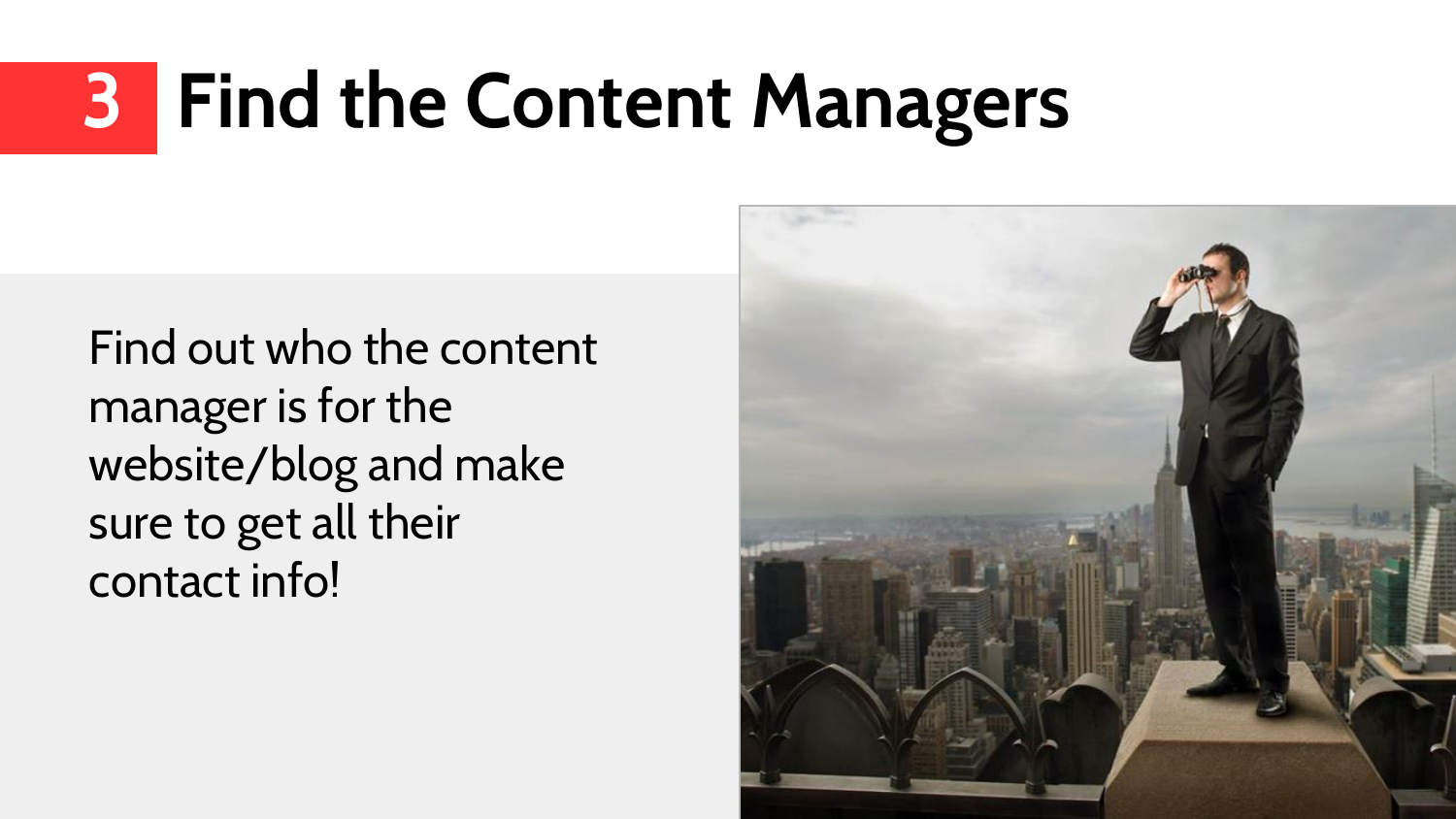



Begin proactively writing articles about the vendors on your wish list of guest blogging partners.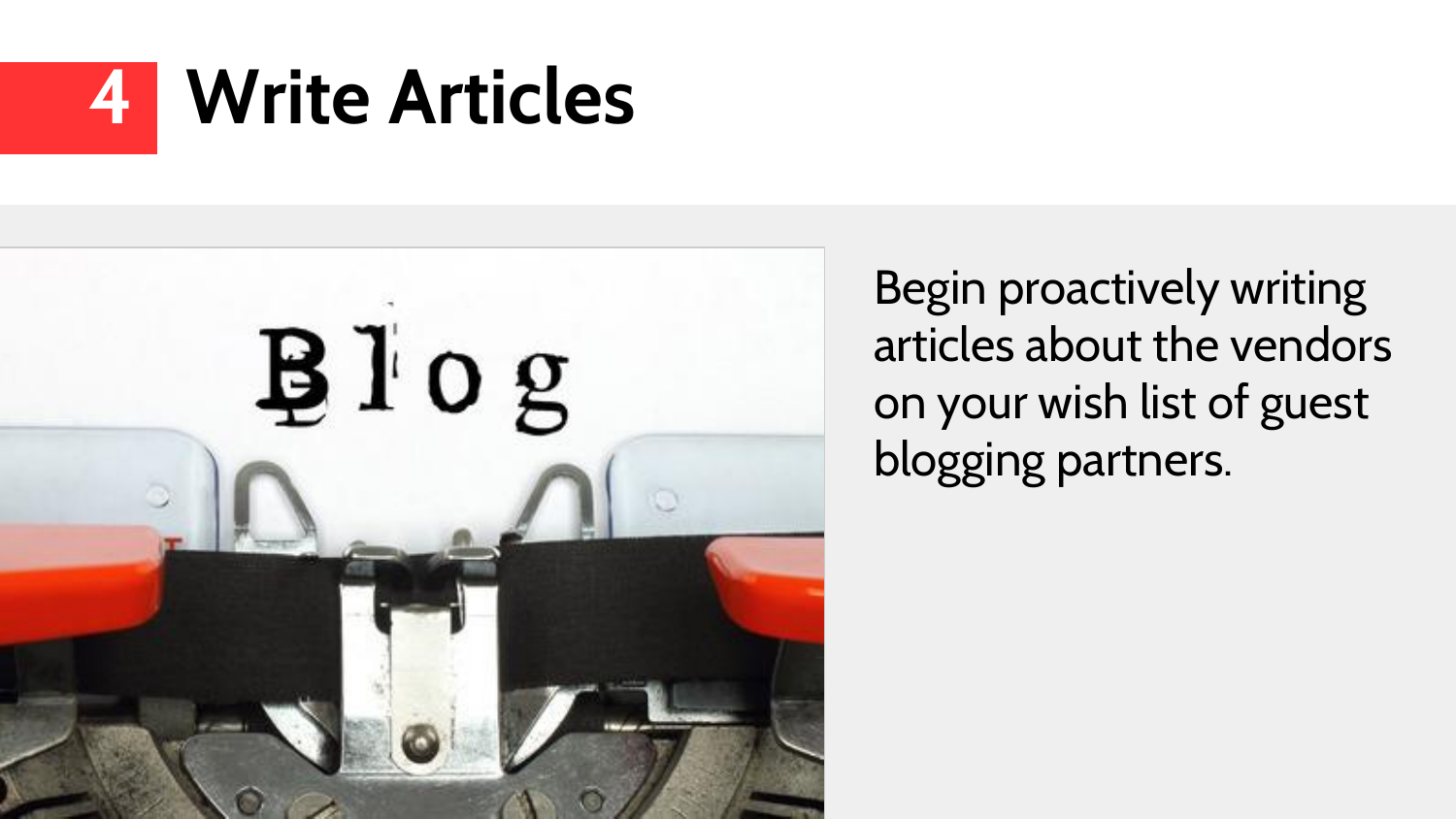## **5 Post Articles**

Now post teasers for all those vendor articles to social media services, especially in the LinkedIn MSP groups for everyone to see!

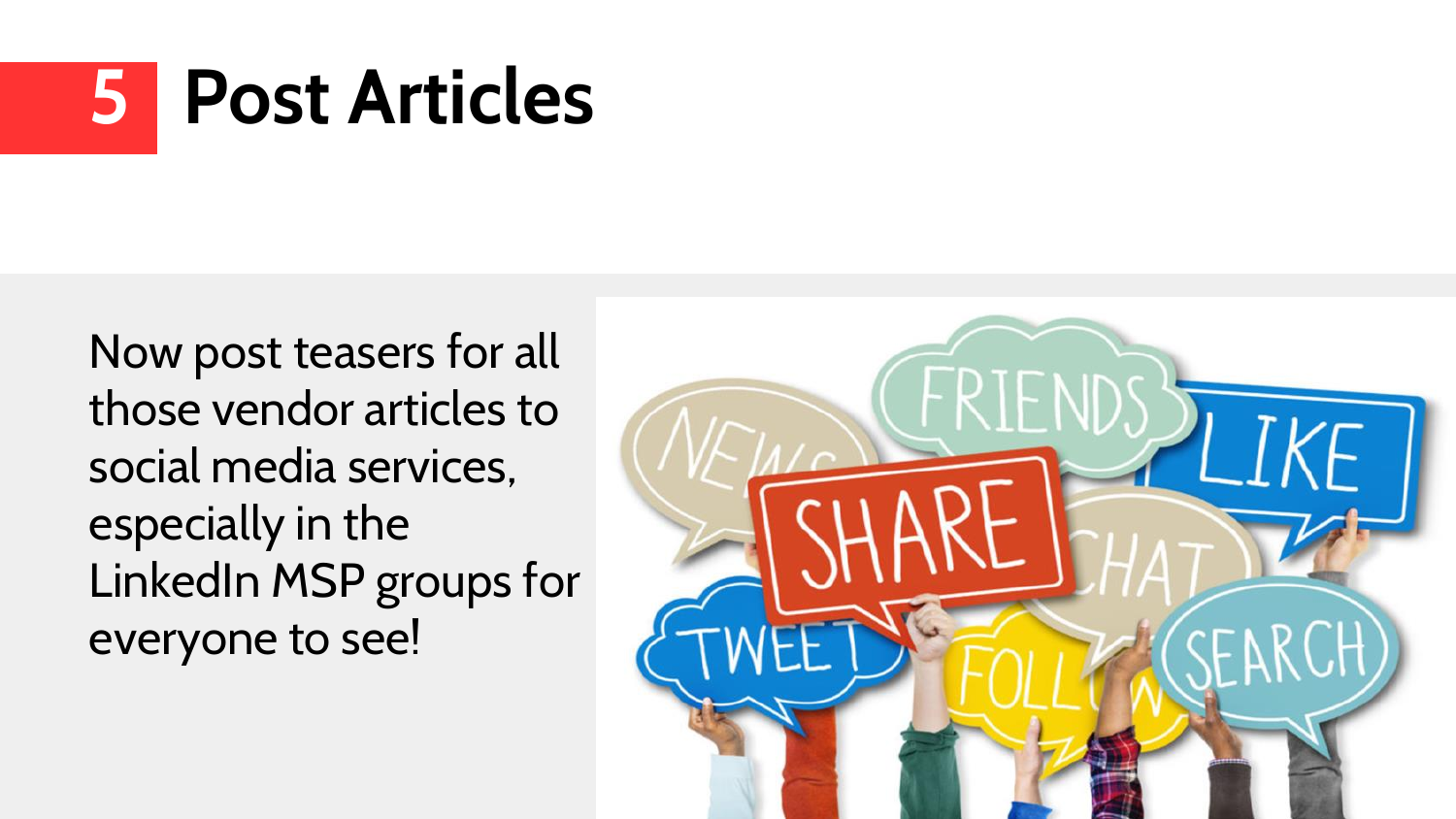# **6 Notify Content Managers**

Reach out directly to these content managers either by phone or email to let them know about all the FREE press you have give them. Also make sure to send them copies of the articles as proof and so they can link to them on their website.

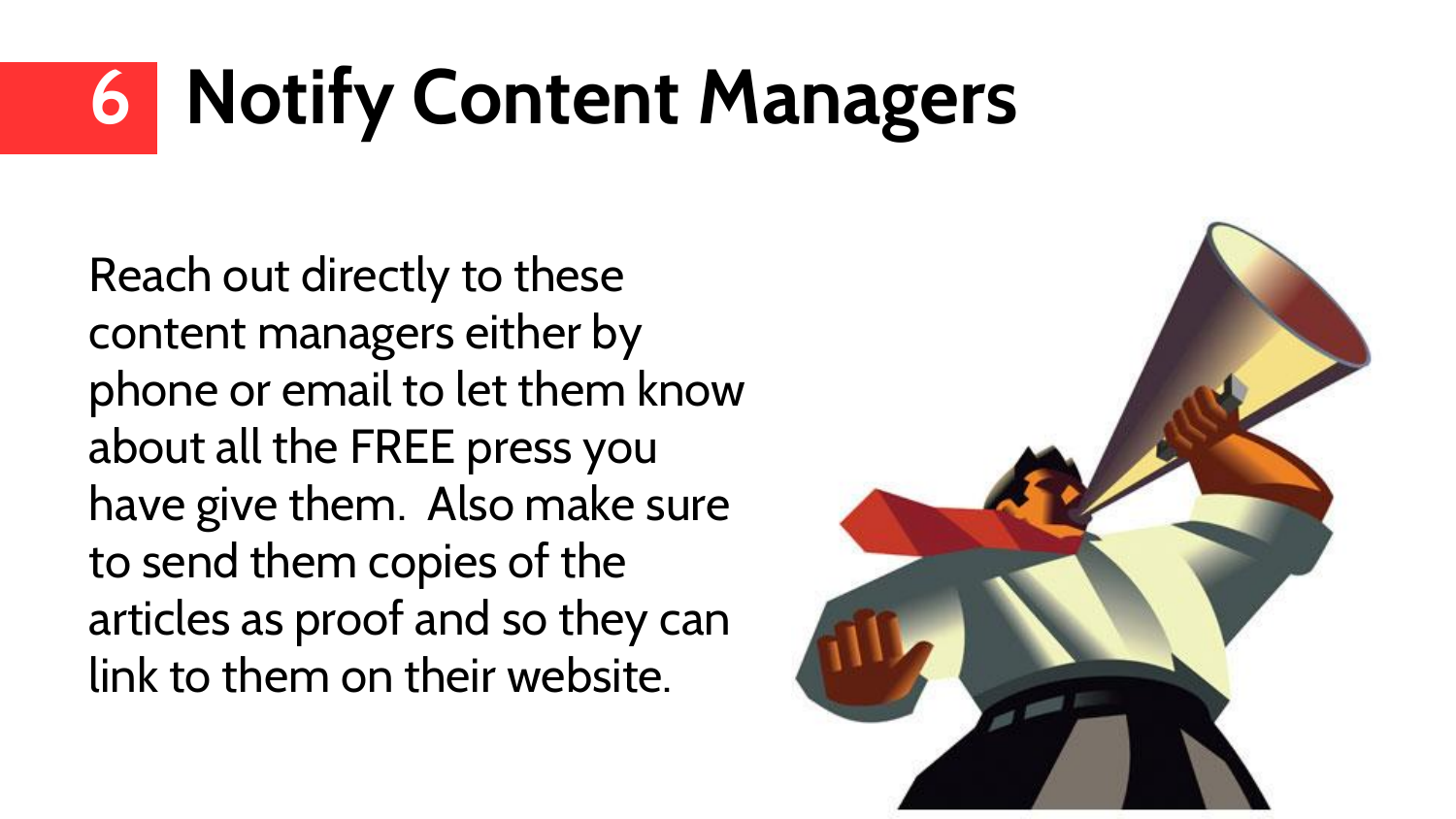### **7 Take a Giant Step Forward by Sending an Original Article!**

Emphasize to the content manager that the content is 100% original and that you allow them to make changes as they see fit. Make sure to include your bio and a link back to your website.

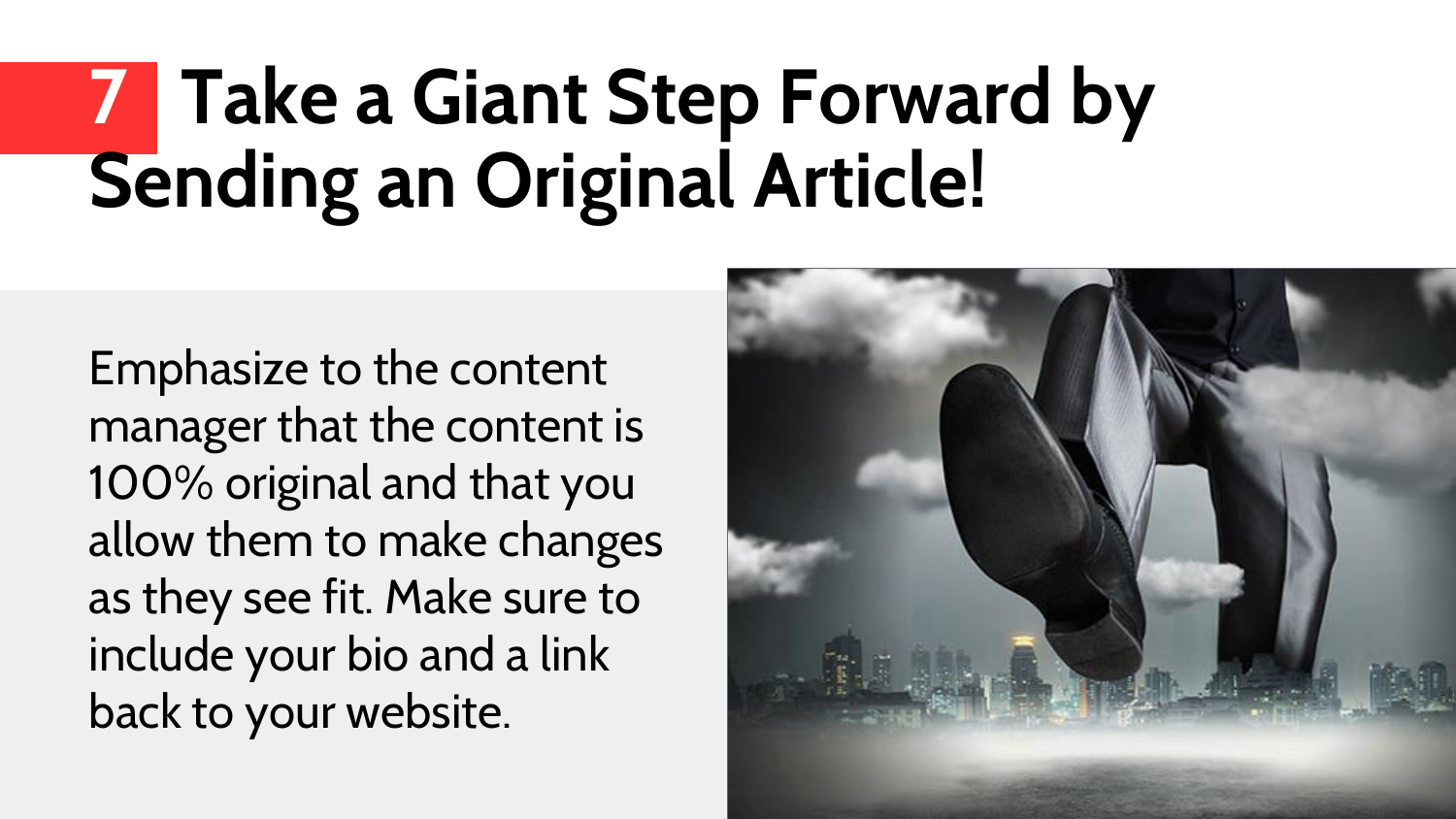## **8 Send a Thank-You Note**

Solidify the relationship by sending a thank-you note to the content manager, thanking them for posting your article! You don't want to be a one-hit wonder!

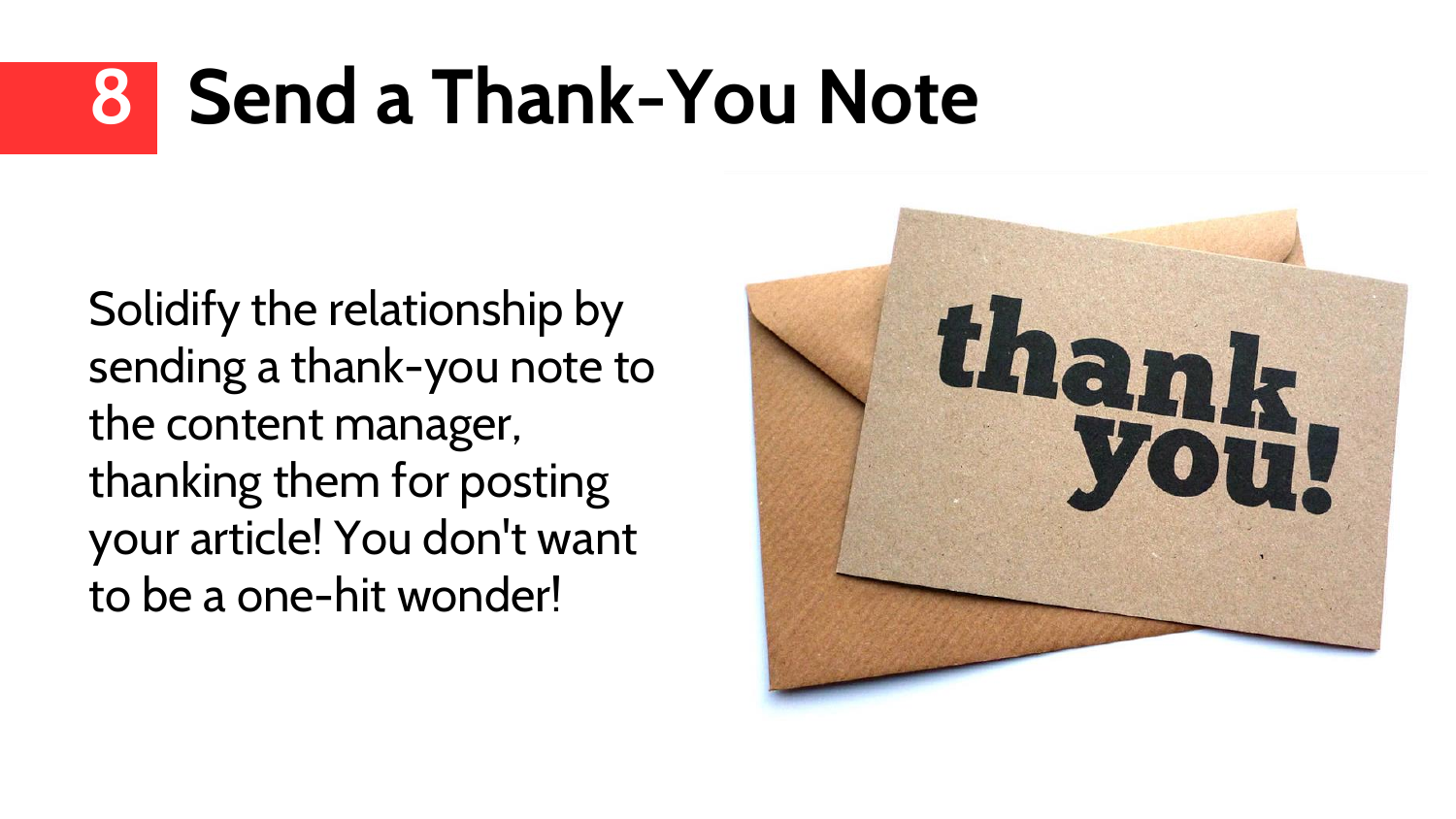## **9 Follow-Up To Build a Partnership**



Try to follow up your first post with another submission as soon as possible to ensure that you have successfully developed a solid guest blogging partner!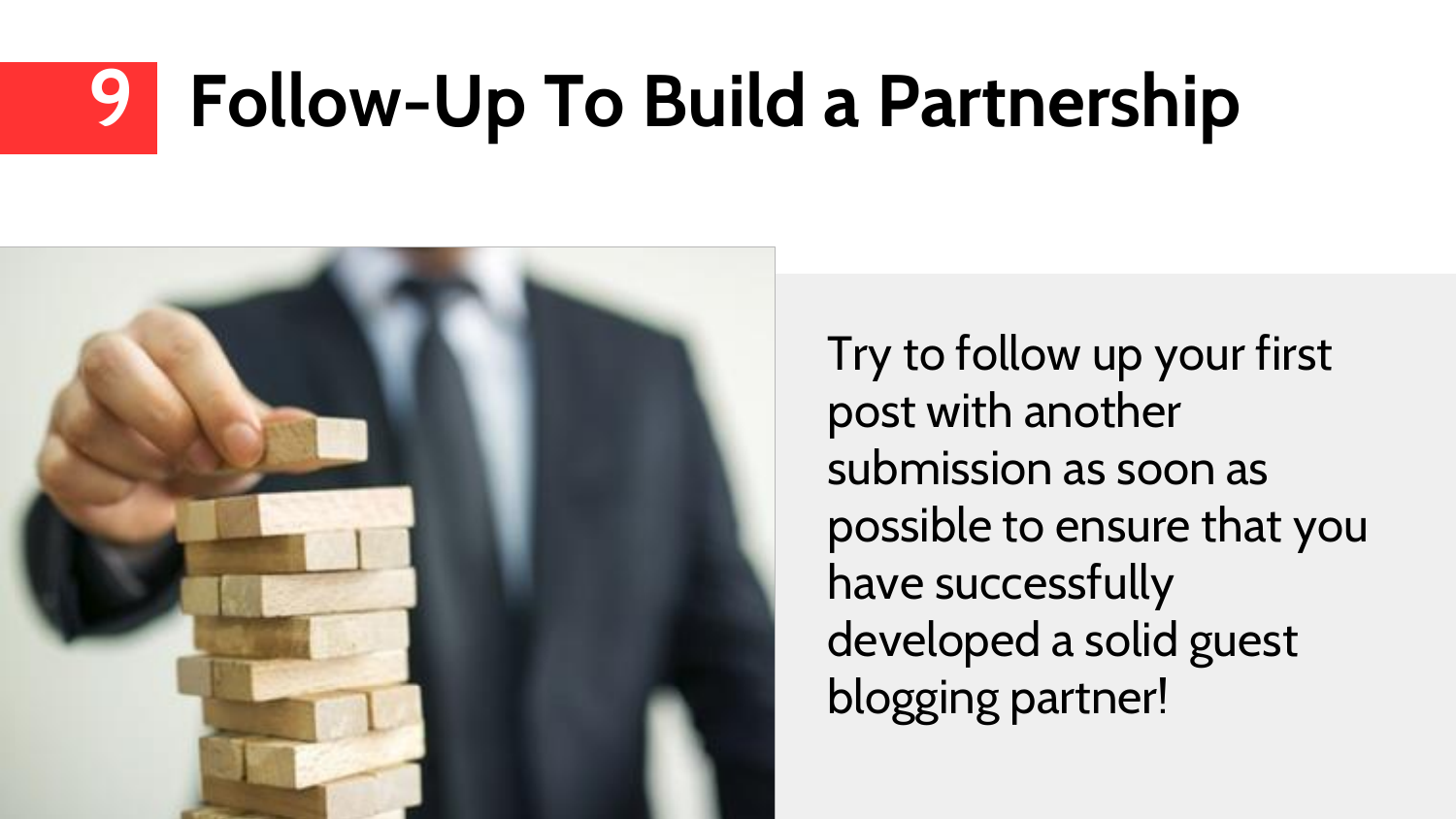#### **10 How To Get Blogging Partners To Find You**

Don't overlook your SEO basics. If you rank high on internet searches and are visible on social media, guest blogging partners will seek you out!

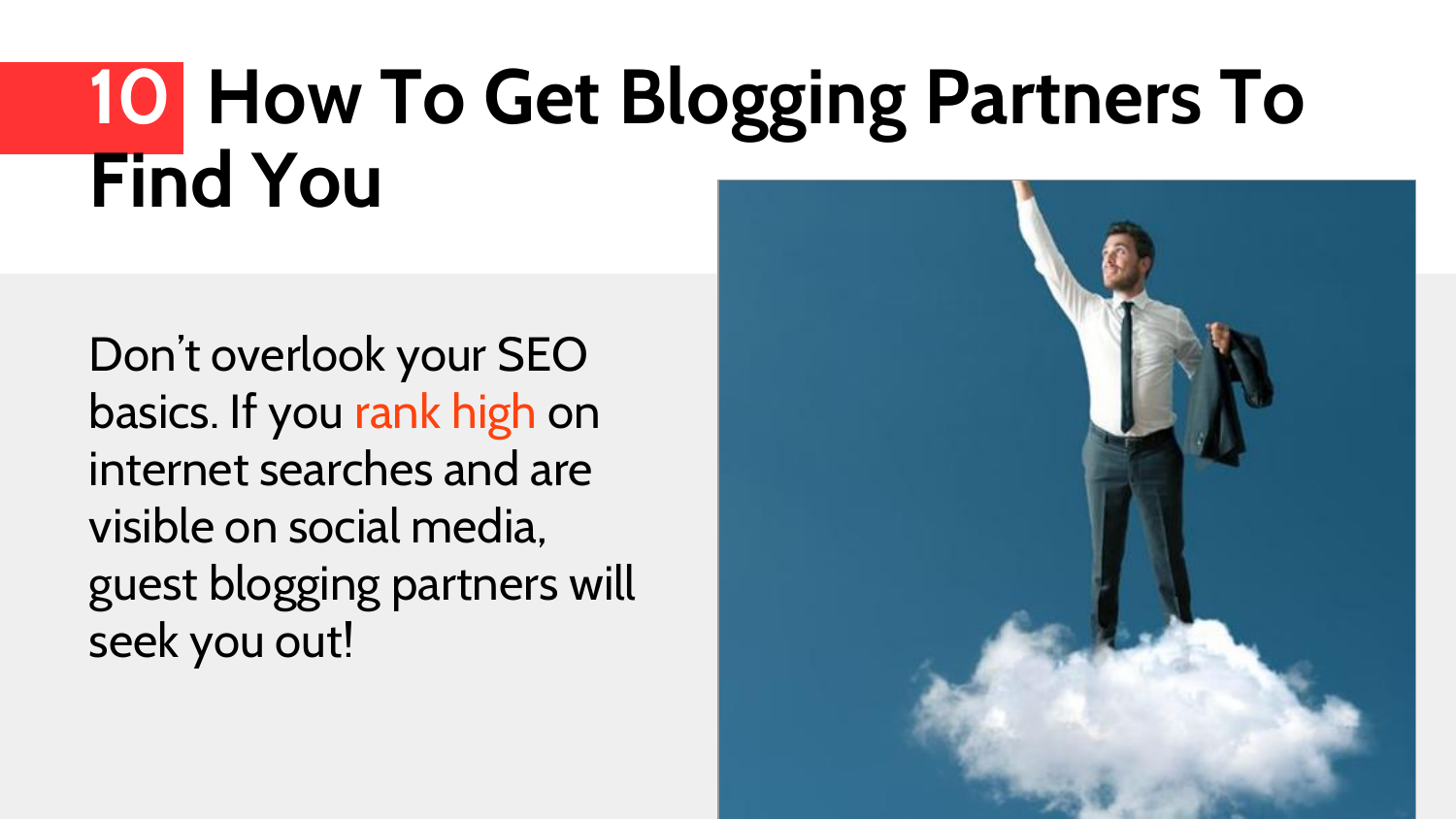# **11 What We Offer**

**Creating and publishing high quality content is our priority. We create a steady stream of customized, original content. And manage the entire process from idea to publication.** 

#### **SEO Package Price: \$1390/month Includes:**

- 8 publications per month
- 1 Guest Blog per month
- Monthly newsletter
- Social Media sharing
- Website Traffic Analysis
- Web page keyword optimization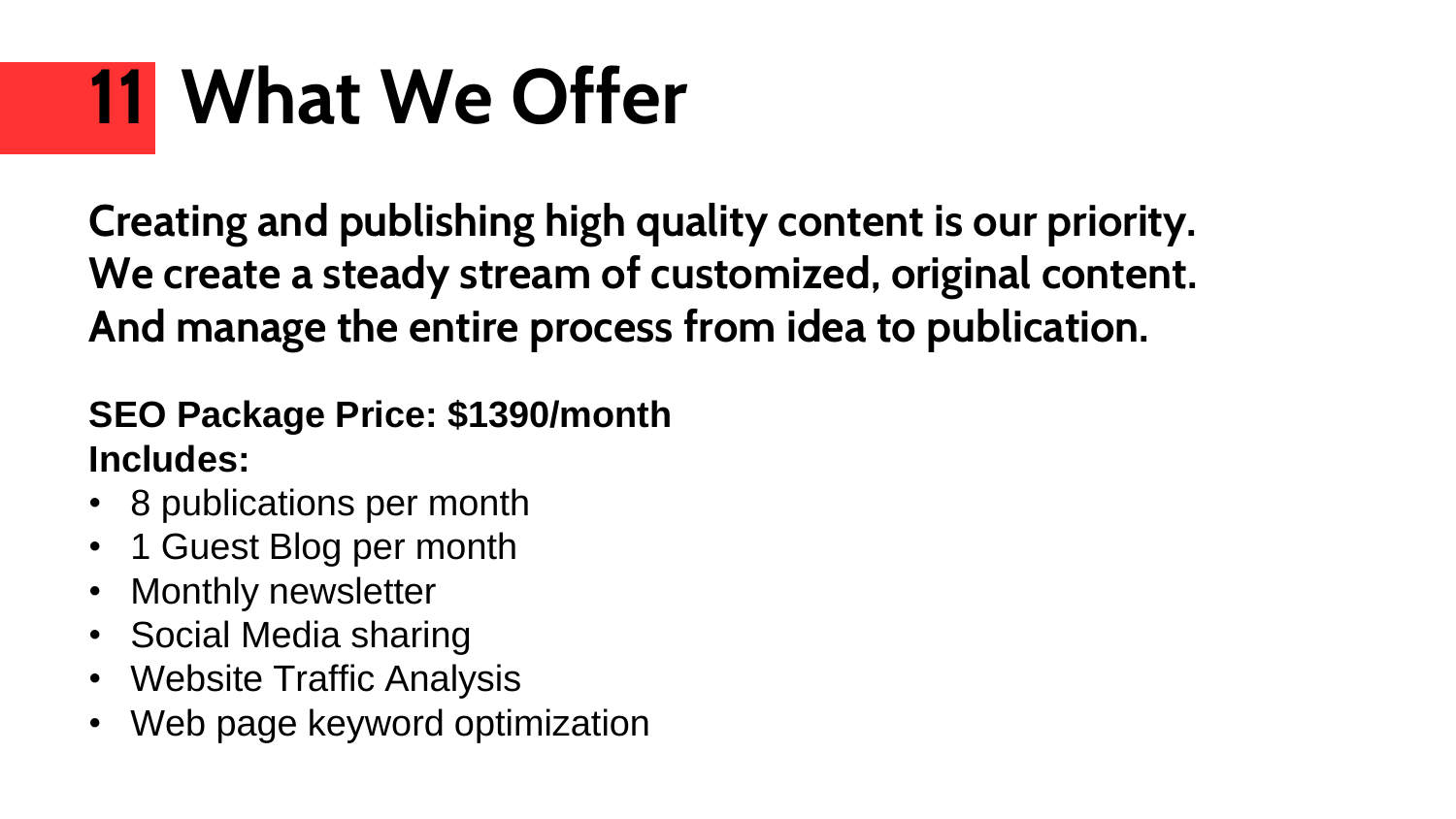# **12 Contact Information**

David Walter [David@MSPSEOFactory.com](mailto:David@MSPSEOFactory.com)

Johannes Beekman [JBeekman@MSPSEOFactory.com](mailto:JBeekman@MSPSEOFactory.com)

Telephone: (210) 758-4971

To book an appointment: <https://calendly.com/david-90/msp-seo-factory-intorductory-30-minute-meeting-clone>